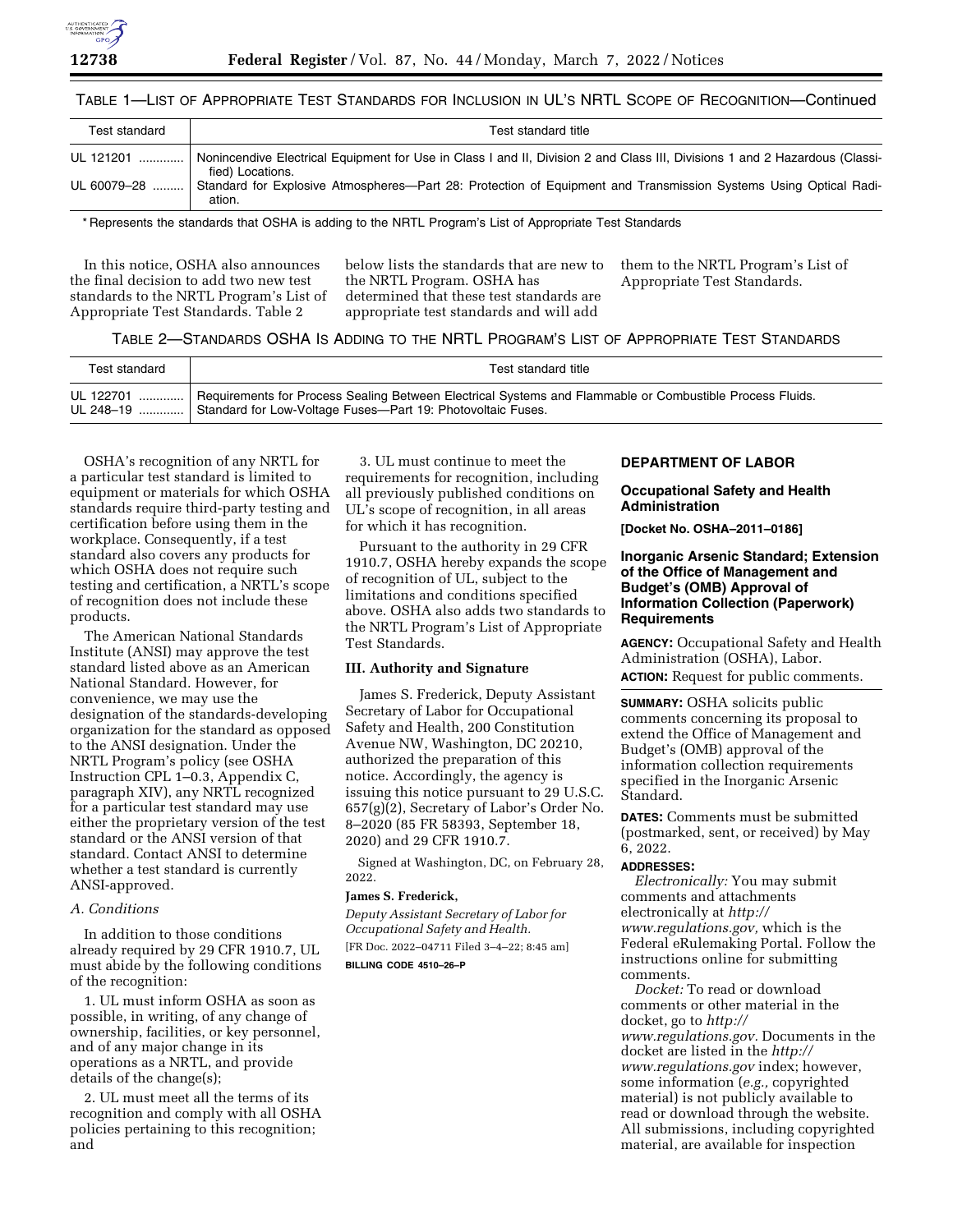through the OSHA Docket Office. Contact the OSHA Docket Office for assistance in locating docket submissions.

*Instructions:* All submissions must include the agency name and OSHA docket number (OSHA–2011–0186) for the Information Collection Request (ICR). OSHA will place all comments and requests to speak, including personal information, in the public docket, which may be available online. Therefore, OSHA cautions interested parties about submitting personal information such as social security numbers and birthdates. For further information on submitting comments, see the ''Public Participation'' heading in the section of this notice titled **SUPPLEMENTARY INFORMATION**.

#### **FOR FURTHER INFORMATION CONTACT:**

Seleda Perryman or Theda Kenney, Directorate of Standards and Guidance, OSHA, U.S. Department of Labor; telephone (202) 693–2222.

# **SUPPLEMENTARY INFORMATION:**

#### **I. Background**

The Department of Labor, as part of its continuing effort to reduce paperwork and respondent (*i.e.,* employer) burden, conducts a preclearance consultation program to provide the public with an opportunity to comment on proposed and continuing information collection requirements in accordance with the Paperwork Reduction Act of 1995 (PRA–95) (44 U.S.C. 3506(c)(2)(A)). This program ensures that information is in the desired format, reporting burden (time and costs) is minimal, collection instruments are clearly understood, and OSHA's estimate of the information collection burden is accurate. The Occupational Safety and Health Act of 1970 (OSHA Act) (29 U.S.C. 651 *et seq.*) authorizes information collection by employers as necessary or appropriate for enforcement of the OSH Act, or for developing information regarding the causes and prevention of occupational injuries, illnesses, and accidents (29 U.S.C. 657). The OSH Act also requires that OSHA obtain such information with minimum burden upon employers, especially those operating small businesses, and to reduce to the maximum extent feasible unnecessary duplication of efforts in obtaining information (29 U.S.C. 657).

The information collection requirements in the Inorganic Arsenic Standard provide protection for workers from the adverse health effects associated with exposure to inorganic arsenic. The Inorganic Arsenic Standard requires employers to: Monitor workers' exposure to inorganic arsenic, and

notify workers of exposure-monitoring results; establish, implement, and update at least annually a written compliance program to reduce exposures to or below the permissible exposure limit by means of engineering and work practice controls; notify anyone who cleans protective clothing or equipment of the potentially harmful effects of inorganic arsenic exposure; develop, update, and maintain a housekeeping and maintenance plan; monitor worker health by providing medical surveillance; post warning signs, and apply labels to shipping and storage containers of inorganic arsenic; develop and maintain worker exposure monitoring and medical records; and provide workers with information about their exposures and the health effects of exposure to inorganic arsenic.

### **II. Special Issues for Comment**

OSHA has a particular interest in comments on the following issues:

• Whether the proposed information collection requirements are necessary for the proper performance of the agency's functions, including whether the information is useful;

• The accuracy of OSHA's estimate of the burden (time and costs) of the information collection requirements, including the validity of the methodology and assumptions used;

• The quality, utility, and clarity of the information collected; and

• Ways to minimize the burden on employers who must comply. For example, by using automated or other technological information collection and transmission techniques.

#### **III. Proposed Actions**

OSHA is requesting that OMB extend its approval of the information collection requirements contained in the Inorganic Arsenic Standard (29 CFR 1910.1018). The agency is proposing an adjustment increase of 32 burden hours, from 10,389 hours to 10,430 hours. The increase in burden is due to an error in the calculations and a change in rounding of the burden hours and cost. The numbers are not rounded until the totals. The number of workers being monitored and receiving medical exams remains the same. The total capital cost remains the same \$1,120,896.

*Type of Review:* Extension of a currently approved collection.

*Title:* Inorganic Arsenic Standard (29 CFR 1910.1018).

*OMB Number:* 1218–0104.

*Affected Public:* Business or other forprofits.

*Number of Respondents:* 889.

*Frequency of Response:* On occasion; quarterly; semi-annually; annually.

*Total Responses:* 17,451. *Average Time per response:* Varies. *Estimated Total Burden Hours:*  10,430.

*Estimated Cost (Operation and Maintenance):* \$1,120,896.

## **IV. Public Participation—Submission of Comments on This Notice and Internet Access to Comments and Submissions**

You may submit comments in response to this document as follows: (1) Electronically at *[http://](http://www.regulations.gov) [www.regulations.gov,](http://www.regulations.gov)* which is the Federal eRulemaking Portal; (2) by facsimile; or (3) by hard copy. *Please note:* While OSHA's Docket Office is continuing to accept and process submissions by hand, express mail, messenger, and courier service, all comments, attachments, and other material must identify the agency name and the OSHA docket number for this ICR (Docket No. OSHA–2011–0186). You may supplement electronic submissions by uploading document files electronically. If you wish to mail additional materials in reference to an electronic or facsimile submission, you must submit them to the OSHA Docket Office (see the section of this notice titled **ADDRESSES**). The additional materials must clearly identify your electronic comments by your name, date, and docket number so the agency can attach them to your comments.

Due to security procedures, the use of regular mail may cause a significant delay in the receipt of comments. Comments and submissions are posted without change at *[http://](http://www.regulations.gov) [www.regulations.gov.](http://www.regulations.gov)* Therefore, OSHA cautions commenters about submitting personal information such as social security numbers and dates of birth. Although all submissions are listed in the *<http://www.regulations.gov>*index, some information (*e.g.,* copyrighted material) is not publicly available to read or download through this website. All submissions, including copyrighted material, are available for inspection and copying at the OSHA Docket Office. Information on using the *[http://](http://www.regulations.gov) [www.regulations.gov](http://www.regulations.gov)* website to submit comments and access the docket is available at the website's ''User Tips'' link. Contact the OSHA Docket Office at (202) 693–2350, (TTY (877) 889–5627) for information about materials not available through the website, and for assistance in using the internet to locate docket submissions.

#### **V. Authority and Signature**

James S. Frederick, Deputy Assistant Secretary of Labor for Occupational Safety and Health, directed the preparation of this notice. The authority